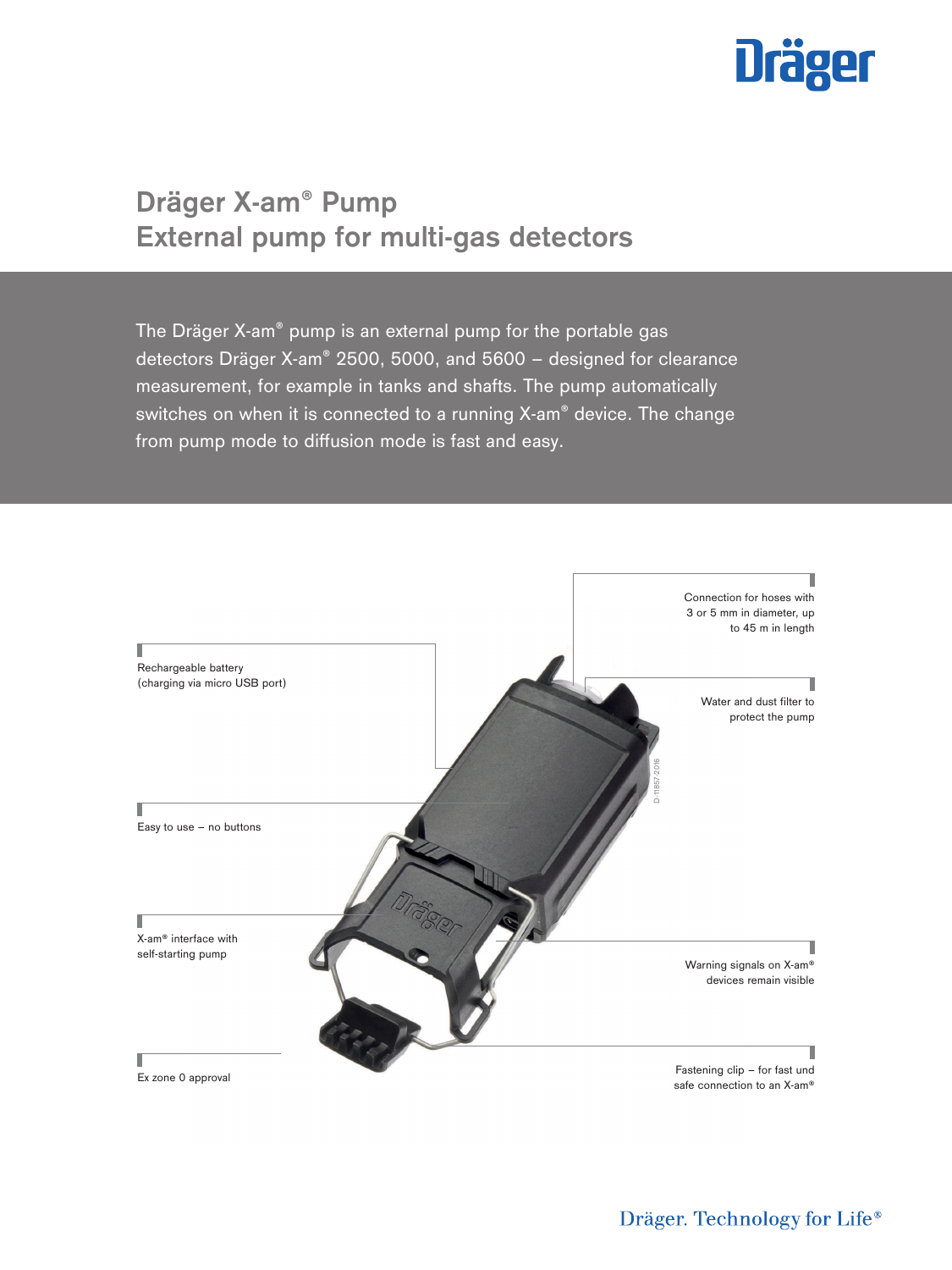# **Benefits**

# **Easy to use**

The pump is attached onto the X-am 2500/5000/5600 and fastened with a clip. Pumping starts automatically once pump and running gas detection device are connected. The pump turns off automatically once it is removed from the device. Using the X-am with the pump has no effect on the measuring performance for standard gases.

# **Charging via USB**

The pump battery can be recharged using the micro USB port. A standard cellphone charger can be used for connecting. The charge status is indicated by an LED on the pump. A full charge requires approximately six hours.

## **Handy and robust**

The pump's easily manageable 17.5 cm device height and a weight of only 200 g permit easy carrying and stowage. The Dräger X-am pump is dust and water resistant according to the IP67 protection classification. It performs reliably even at temperatures down to -40 °C. The battery is solid cast to protect against damage due to dropping or impact.

## **Effective range of measuring results: with explosion protection**

The pump can reach the ambient atmosphere in inaccessible places – up to a distance of 45 m, e.g. in channels, shafts, or tank systems. The pump has been optimised for hoses with a diameter of 3 mm – for fast response times and low power consumption.

The use of the pump in combination with a X-am device ensures you of consistently precise measuring results – even in the most demanding situations. Because the pump has an explosion protection approval for Ex zone 0. In combination with the Dräger X-am 2500/5000/5600, which are likewise approved for Ex zone 0, the X-am pump allows for secure and continuous monitoring of enclosed areas.

# **Long operating time for long deployments**

The pump is not only highly resilient on the outside but also inside. The battery capacity lasts for three workweeks at 8 measurements per day (i.e. up to 20 hours of continuous operation). Convenient: The operating time of the X-am is not decreased when the pump is in operation. Moreover, the entire pump operating time can be evaluated using CC-vision software.

# **Data logger**

Pump operating time, charge status, battery warnings, and flow alarm are displayed on the Dräger X-am and stored in the data logger. This makes it possible to display the results of the clearance measurements separate from the evaluations of personal monitoring.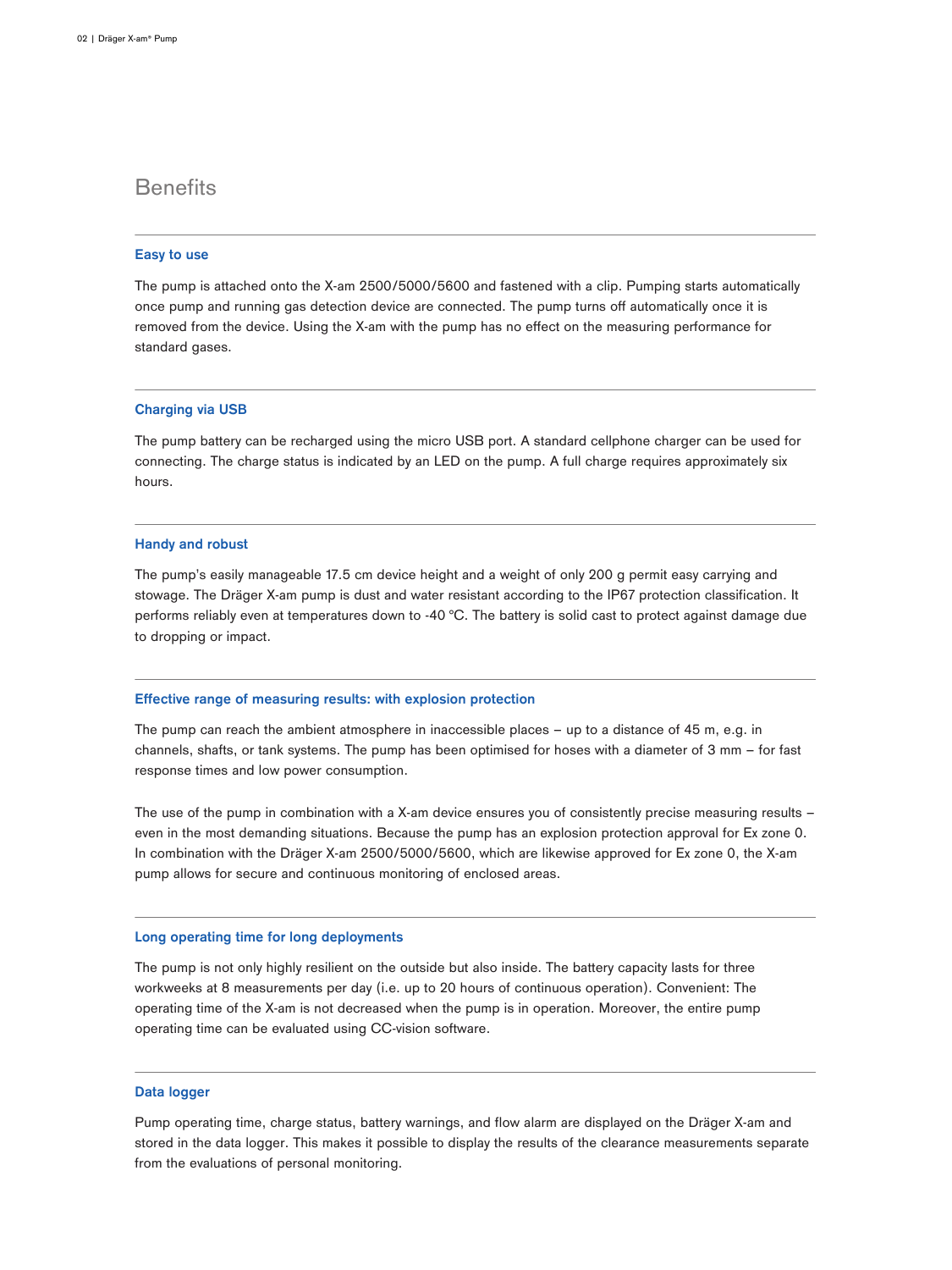# System Components



# **Dräger X-am® 2500**

The Dräger X-am® 2500 was especially developed for use as personal protection. The 1 to 4 gas detector reliably detects combustible gases and vapours, as well as  $O_2$ , CO, NO<sub>2</sub>, SO<sub>2</sub> and H<sub>2</sub>S. Reliable and fully mature measuring technology, durable sensors and easy handling guarantee a high degree of safety with extremely low operating costs.

# **Dräger X-am® 5000**

The Dräger X-am® 5000 belongs to a generation of gas detectors, developed especially for personal monitoring applications. This 1- to 5-gas detector reliably measures combustible gases and vapors as well as  $O_2$  and harmful concentrations of toxic gases, organic vapors, Odorant and Amine.



D-45939-2015

# **Dräger X-am® 5600**

Featuring an ergonomic design and innovative infrared sensor technology, the Dräger X-am® 5600 is the smallest gas detection instrument for the measurement of up to 6 gases. Ideal for personal monitoring applications, this robust and water-tight detector provides accurate, reliable measurements of explosive, combustible and toxic gases and vapors as well as oxygen.



# **X-am® CSE-Kit**

It consists of an X-am® pump with USB charger, telescopic and float probe, 5 m FKM hose, 3 m transparent PVC Tygon® hose, gasing adapter, charging cradle for the X-am, pressure reducer for test gas and DIRA adapter for a read out of the data logger.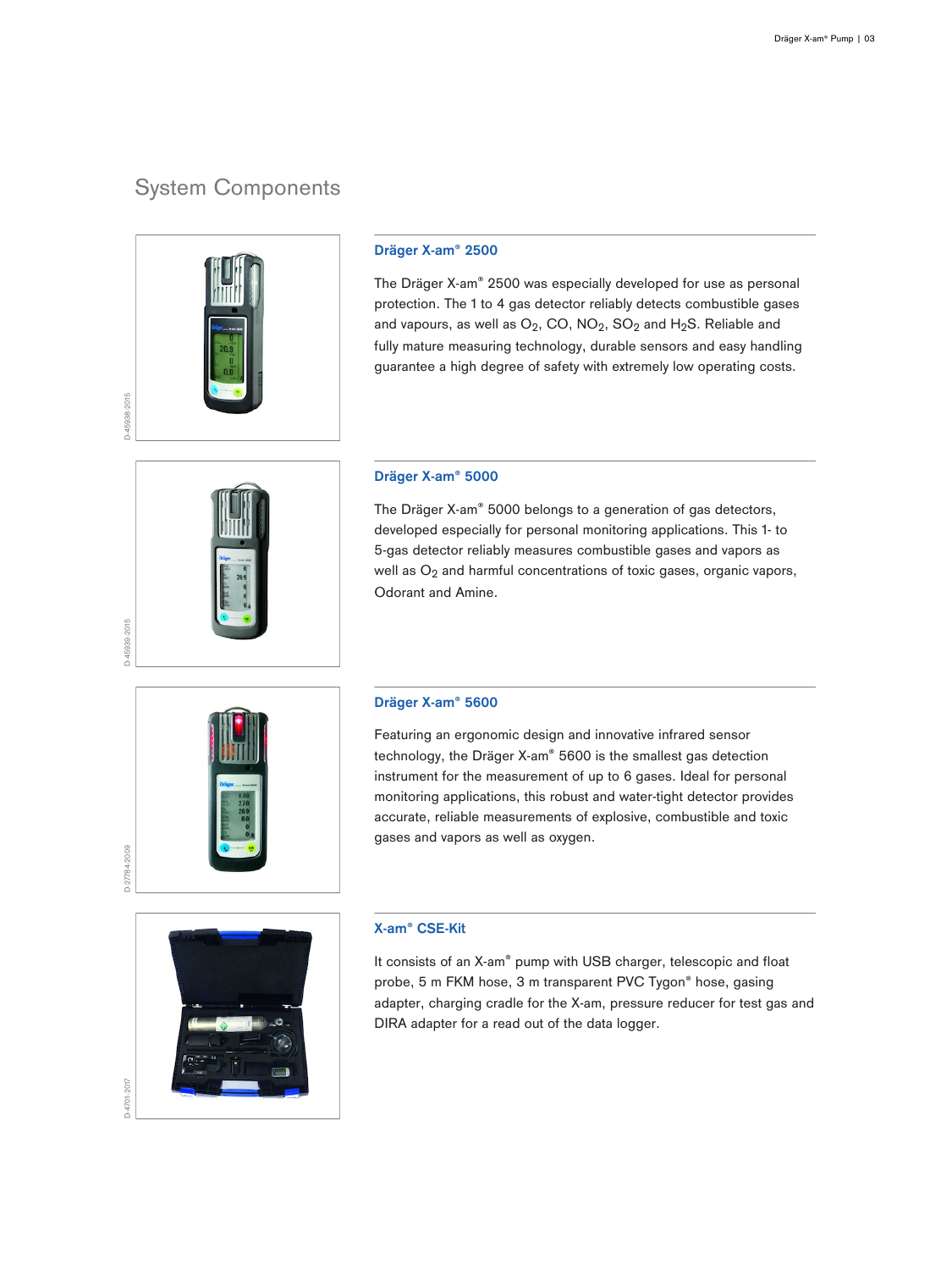# Accessories



# **Float probe**

For clearance measurement, for example in tanks and shafts.



# **Telescopic probe ES 150**

For leak detection. A probe made of stainless steel extendable to 1.5 m with FKM grade hose.



# **USB power supply**

# **Case for Dräger X-am® Pump**

The carrying case for the Dräger X-am® contains the shoulder strap and has room for storing the power cord, charging unit, and hose.

D-4706-2017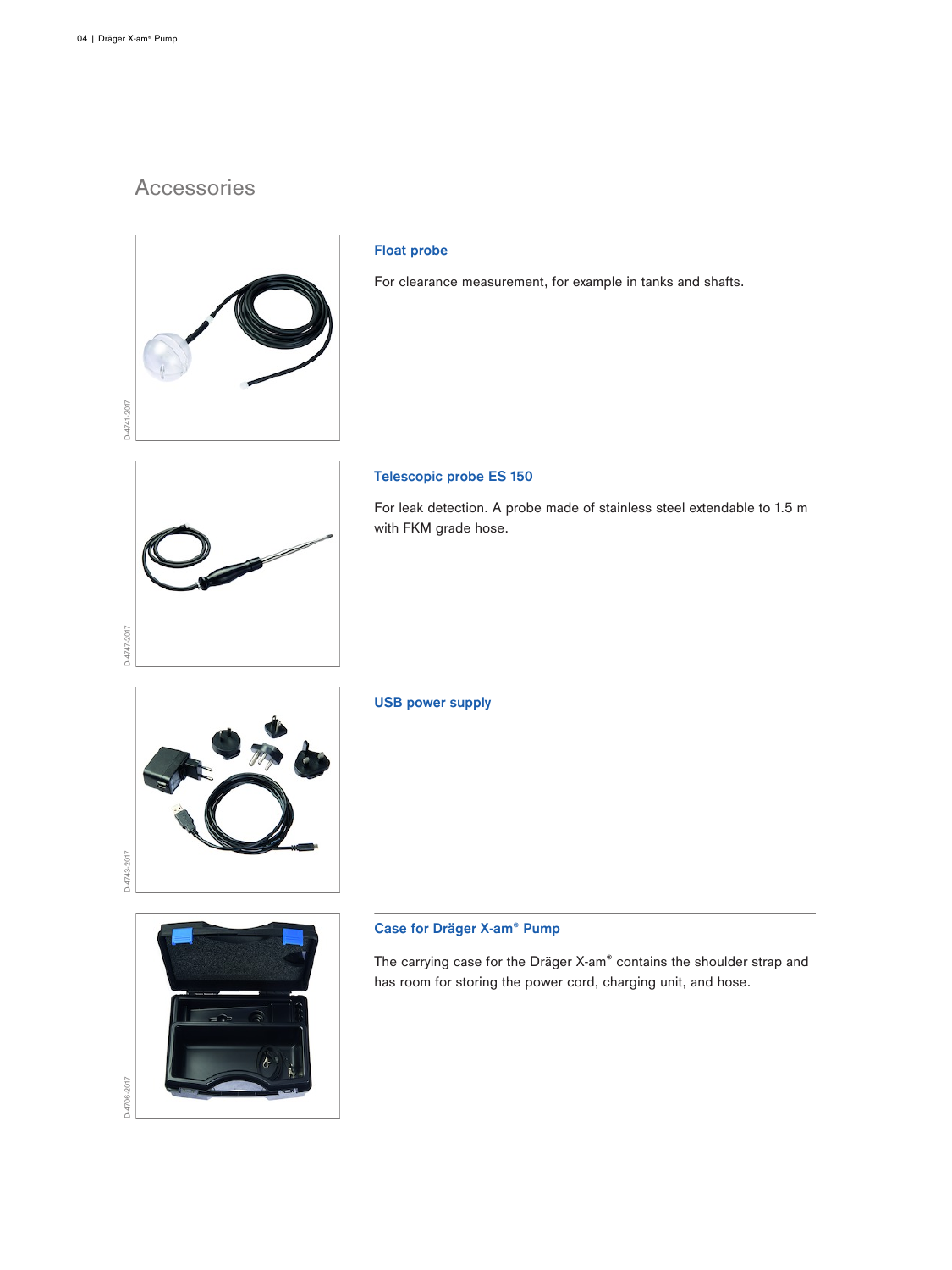# Accessories



# **Shoulder strap**

Shoulder strap with two spring hooks for the X-am® pump.

# **CSE Set X-am® Pump**

The CSE Set X-am® Pump contains pump, float probe, 5 m FKM hose and shoulder strap.

# D-4735-2017

D-4704-2017

# **5 m FKM hose (diameter 3 mm)**

The solvent-resistant FKM hose with a diameter of 3 mm speeds up flushing time and saves weight. It is available by the metre or with suitable fittings for water and dust filter as well as probes.



# **Leather case**

Protects X-am® and pump. Belt-loop on back side. X-am® can be removed seperately from pump.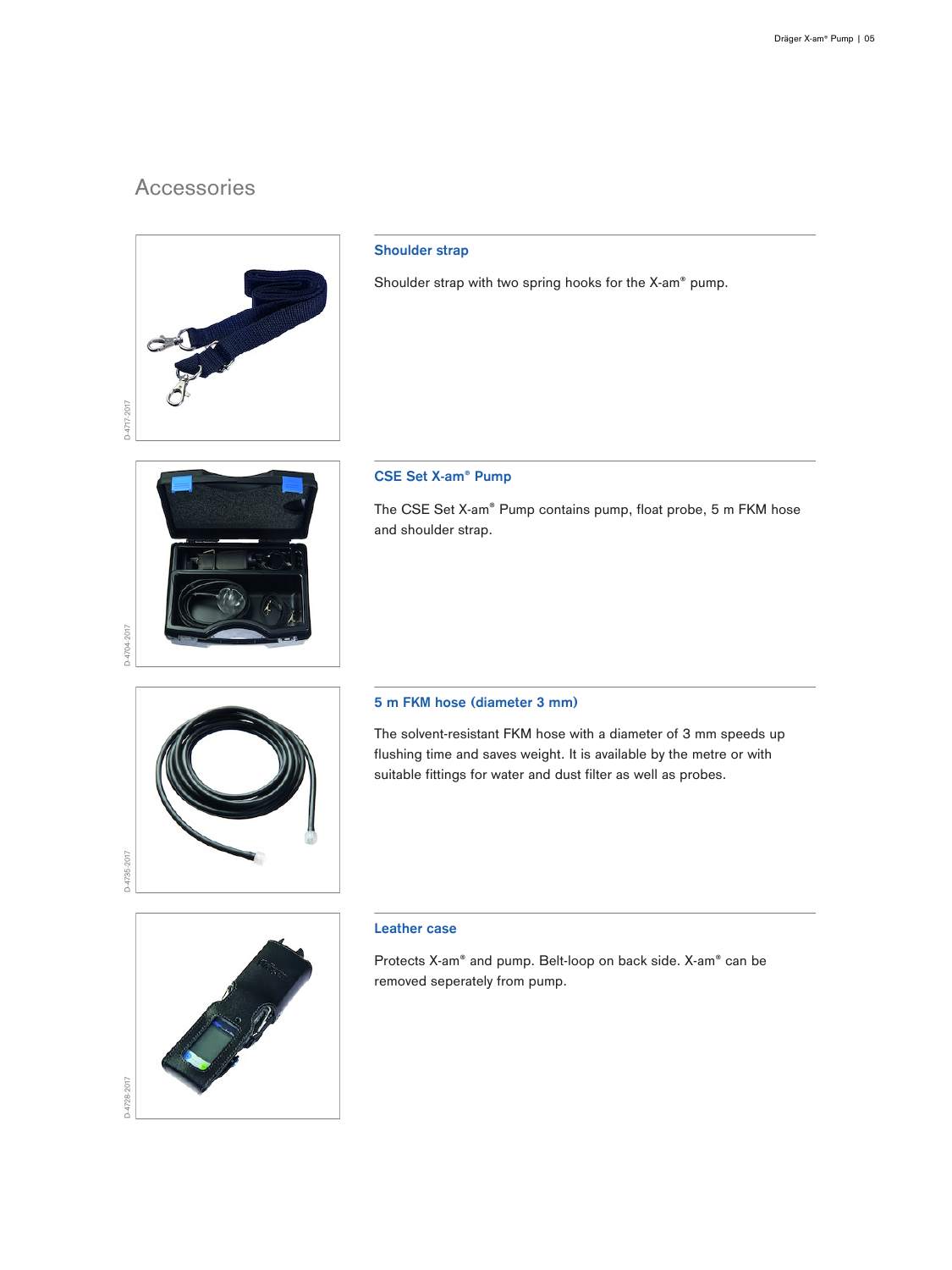# **Services**



# **Product Service**

Our product service department supports you with a range of service packages – in our shops or on site in your plant. Care, servicing and maintenance are key factors when it comes to safety. Diligent maintenance and care is also absolutely necessary from an economics perspective. Preventive checks, service procedures and original replacement parts make your investment last longer.

# **Training**



D-2330-2016

The Dräger Academy has imparted well-founded and practical knowledge for over 40 years. With over 110 authorized trainers and more than 600 available topics, we conduct more than 2,400 training sessions per year. We equip your employees with the knowledge required for real-life situations and ensure that the learned material can be recalled and applied reliably – in their everyday work and especially in stressful situations. To meet your needs, we are also happy to develop a customized training program specifically for you.

# **Rental Service**

From bridging a temporary shortage of equipment to procuring special equipment for applications involving specific requirements: If you only need to cover a temporary higher demand, then Dräger Rental Service with over 65,000 pieces of rental equipment is an economical alternative to purchasing. Fast, straightforward and with a wide range of additional services available upon request.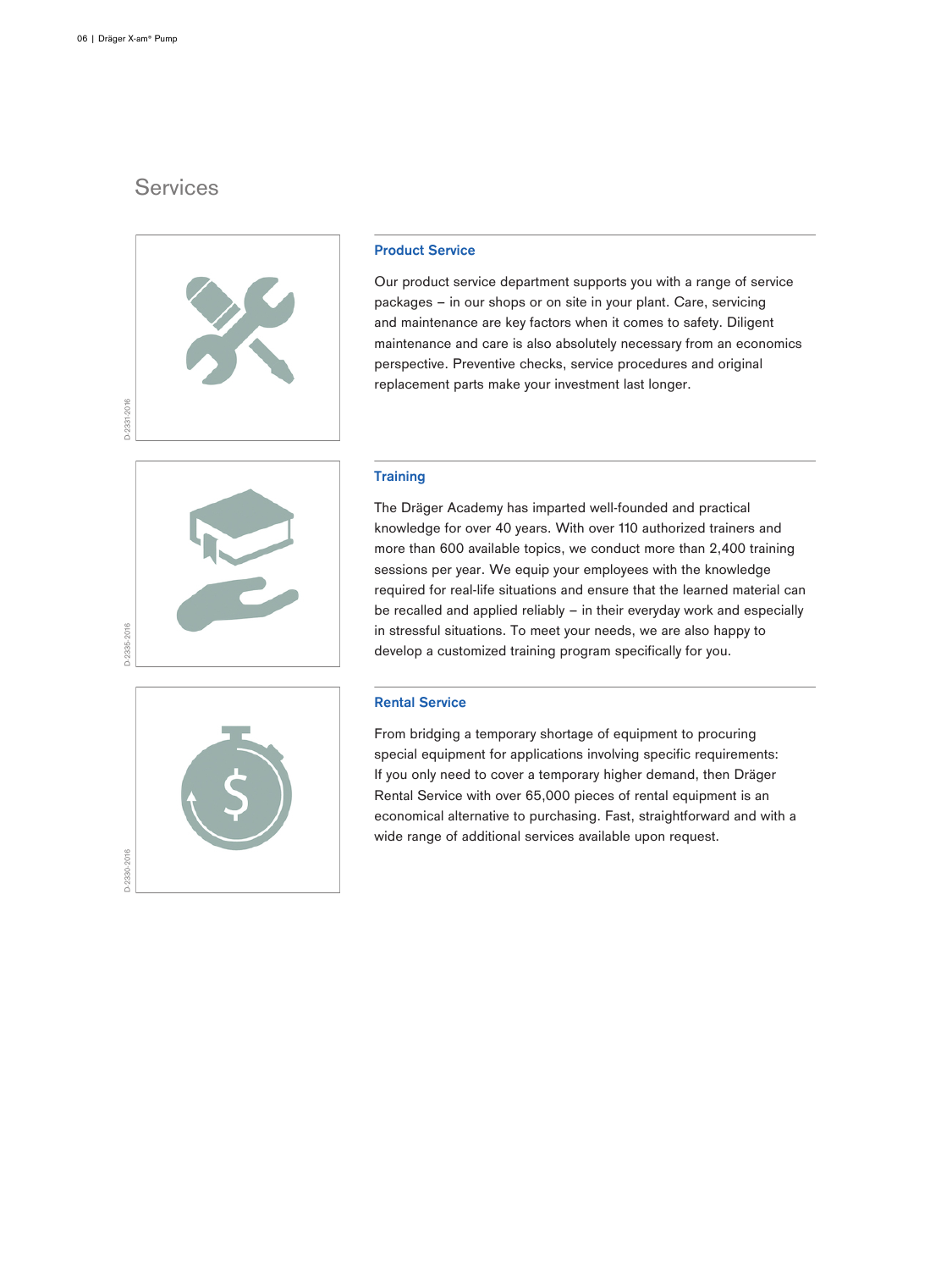# Technical Data

# **Dräger X-am® Pump**

| Dimensions                | $67 \times 175 \times 38$ mm (without X-am <sup>®</sup> ),       |
|---------------------------|------------------------------------------------------------------|
|                           | 67 x 220 x 55 mm (with X-am <sup>®</sup> )                       |
| Weight                    | approx. 200 g                                                    |
| Operating temperature     | -20 °C to 50 °C (briefly -40 °C)                                 |
| Temperature when charging | $0 - 35 °C$                                                      |
| Charging time             | $< 6$ hours                                                      |
| Operating time            | Up to 20 hours, depending on type of application and temperature |
| Maximum hose length       | 45 m                                                             |
| Air flow volume           | $0.4$ L/min                                                      |
| Storage temperature       | Up to 1 month -20 °C to 60 °C, otherwise -20 °C to 45 °C         |
| pressure                  | 700 to 1,300 hPa                                                 |
| Air humidity              | 0 to 95 % RH                                                     |
| IP protection class       | IP67                                                             |
| Approvals                 | c CSA us                                                         |
|                           | ATEX/IECEx (Zone 0 T4 and M1)                                    |
|                           | DNV-GL                                                           |
|                           | CE label                                                         |

# Ordering Information

| Order No. |
|-----------|
| 83 27 100 |
| 83 27 115 |
| 83 27 102 |
| 83 19 386 |
| 83 27 103 |
| 83 27 104 |
| 83 27 105 |
| 83 27 106 |
| 83 27 113 |
| 83 19 364 |
| 56 00 956 |
| 83 16 533 |
| 83 27 654 |
| 83 25 705 |
|           |